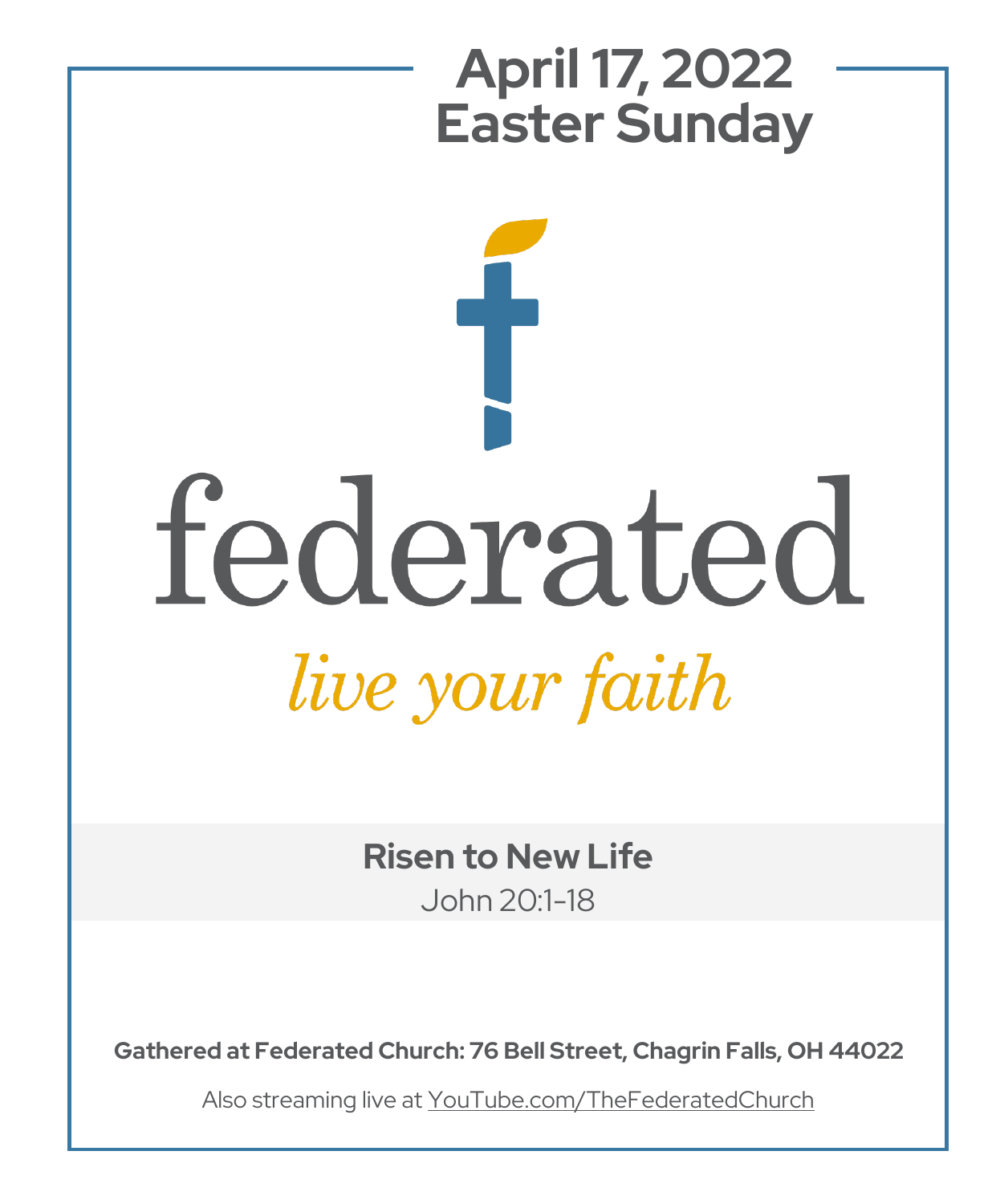

|                  | April 17, 2022                                                                              |                                                                                                                                                                                                                                                                                                                                                                                                                                                                                                                                                                                                      | <b>Easter Sunday</b>           | <b>10 AM</b>                                                                                          |  |
|------------------|---------------------------------------------------------------------------------------------|------------------------------------------------------------------------------------------------------------------------------------------------------------------------------------------------------------------------------------------------------------------------------------------------------------------------------------------------------------------------------------------------------------------------------------------------------------------------------------------------------------------------------------------------------------------------------------------------------|--------------------------------|-------------------------------------------------------------------------------------------------------|--|
|                  | Chimes indicate the service is starting, and silence is appreciated to prepare for worship. |                                                                                                                                                                                                                                                                                                                                                                                                                                                                                                                                                                                                      |                                |                                                                                                       |  |
|                  | <b>Prelude</b>                                                                              |                                                                                                                                                                                                                                                                                                                                                                                                                                                                                                                                                                                                      |                                | An Easter Alleluia (R. Elmore) Brass Quartet, Timpani, and Marcia Snavely, organ                      |  |
|                  |                                                                                             | <b>Welcome and Announcements</b>                                                                                                                                                                                                                                                                                                                                                                                                                                                                                                                                                                     |                                | Rev. Hamilton Throckmorton                                                                            |  |
| ****             |                                                                                             |                                                                                                                                                                                                                                                                                                                                                                                                                                                                                                                                                                                                      |                                |                                                                                                       |  |
|                  | <b>Introit</b>                                                                              |                                                                                                                                                                                                                                                                                                                                                                                                                                                                                                                                                                                                      |                                | Worthy Is the Lamb (Allen Pote) Federated Choir, Brass Quartet,<br>Timpani, and Marcia Snavely, organ |  |
|                  |                                                                                             | <b>Call to Worship</b> (responsive)<br>One: This is the day God has made. Let us rejoice and be glad in it!<br>All: We gather today to shout Alleluia!<br>One: Christ is risen!<br>All: Christ is risen indeed!<br>One: Out of the gloom of death and despair, victory comes, glory appears.<br>All: We gather today to shout Alleluia!<br>One: Christ is risen!<br>All: Christ is risen indeed!<br>One: We shall live, witness, and recount the deeds of the God<br>whose love endures forever.<br>All: We gather today to shout Alleluia!<br>One: Christ is risen!<br>All: Christ is risen indeed! |                                | Rev. Judy Bagley-Bonner                                                                               |  |
| *                |                                                                                             | <b>Passing of Christ's Peace</b>                                                                                                                                                                                                                                                                                                                                                                                                                                                                                                                                                                     |                                |                                                                                                       |  |
| *<br><b>Hymn</b> |                                                                                             |                                                                                                                                                                                                                                                                                                                                                                                                                                                                                                                                                                                                      | Christ the Lord Is Risen Today | No. 216                                                                                               |  |
|                  |                                                                                             | <b>Opening Prayer</b> ( <i>unison</i> )<br>O, Redeeming God, like Mary of Magdala weeping at the tomb,<br>we, too, have witnessed the wonders of your work with our own teary eyes.<br>In this hour, O God, elevate us in Christ and with the power of the Holy Spirit,<br>so that others may be awakened through our                                                                                                                                                                                                                                                                                |                                | Rev. Bagley-Bonner                                                                                    |  |

**preaching, proclaiming, and living the good news: news of healing, peace, justice, and community for all people. Amen.**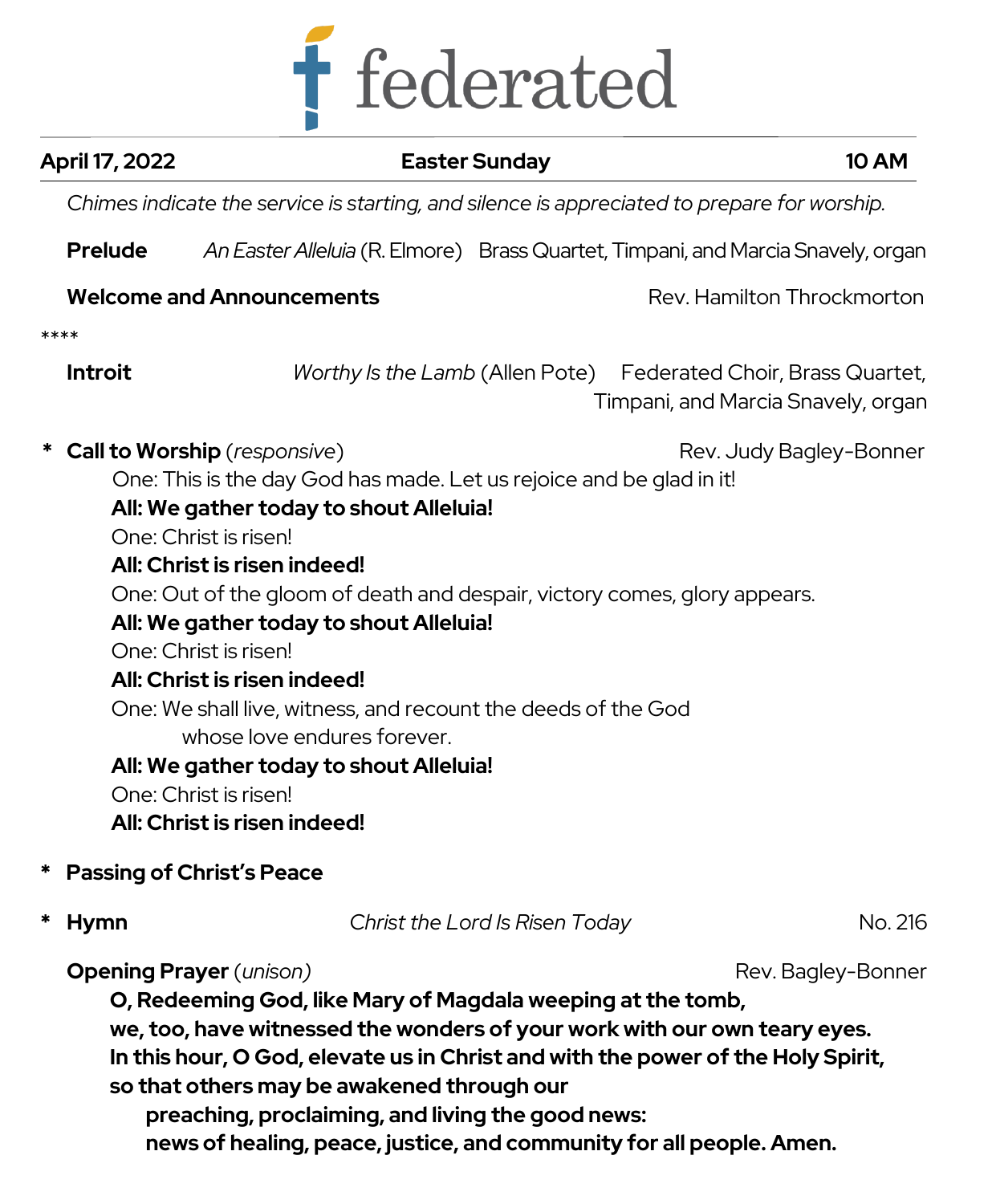**Children's Message** Kristin LeFeber

| * | <b>Hymn</b>                                                                                                                                                                                                                                                                                                                                                                                                                                                                  | Christ Is Risen! Shout Hosanna!                                                              | No. 222           |  |  |  |
|---|------------------------------------------------------------------------------------------------------------------------------------------------------------------------------------------------------------------------------------------------------------------------------------------------------------------------------------------------------------------------------------------------------------------------------------------------------------------------------|----------------------------------------------------------------------------------------------|-------------------|--|--|--|
|   | Rev. Throckmorton<br><b>Generosity Impact Moment</b>                                                                                                                                                                                                                                                                                                                                                                                                                         |                                                                                              |                   |  |  |  |
|   | <b>Invitation to Generosity</b>                                                                                                                                                                                                                                                                                                                                                                                                                                              |                                                                                              | Rev. Throckmorton |  |  |  |
|   | Anthem                                                                                                                                                                                                                                                                                                                                                                                                                                                                       | Risen, Alleluia! (Allen Koepke) Federated Choir, Brass Quartet,<br>and Marcia Snavely, organ |                   |  |  |  |
|   | Prayers of Thanksgiving and Fellowship of Prayer<br>Rev. Judy Bagley-Bonner<br><b>Lord's Prayer</b><br>Our Father, who art in heaven, hallowed be thy name.<br>Thy kingdom come, thy will be done, on earth as it is in heaven.<br>Give us this day our daily bread.<br>And forgive us our sins, as we forgive those who sin against us.<br>And lead us not into temptation but deliver us from evil.<br>For thine is the kingdom and the power and the glory forever. Amen. |                                                                                              |                   |  |  |  |
| * | <b>Hymn</b>                                                                                                                                                                                                                                                                                                                                                                                                                                                                  | He Lives!                                                                                    | No. 226           |  |  |  |
|   | <b>Scripture</b>                                                                                                                                                                                                                                                                                                                                                                                                                                                             | John 20:1-18                                                                                 | Rev. Throckmorton |  |  |  |
|   | <b>Sermon</b>                                                                                                                                                                                                                                                                                                                                                                                                                                                                |                                                                                              | Rev. Throckmorton |  |  |  |
| * | <b>Hymn</b><br>Hallelujah!                                                                                                                                                                                                                                                                                                                                                                                                                                                   | Hallelujah from Messiah (G. F. Handel)<br>For the Lord God omnipotent reigneth. Hallelujah!  |                   |  |  |  |
|   | For the Lord God omnipotent reigneth. Hallelujah!<br>The kingdom of this world is become the kingdom of our Lord,<br>And of His Christ, and of His Christ;<br>And He shall reign for ever and ever,<br>King of kings, and Lord of lords,<br>And He shall reign, And He shall reign forever and ever,<br>King of kings, forever and ever, And Lord of lords, Hallelujah! Hallelujah!<br>And He shall reign forever and ever, King of kings! and Lord of lords!<br>Hallelujah! |                                                                                              |                   |  |  |  |
|   |                                                                                                                                                                                                                                                                                                                                                                                                                                                                              |                                                                                              |                   |  |  |  |
|   |                                                                                                                                                                                                                                                                                                                                                                                                                                                                              |                                                                                              |                   |  |  |  |
|   |                                                                                                                                                                                                                                                                                                                                                                                                                                                                              |                                                                                              |                   |  |  |  |